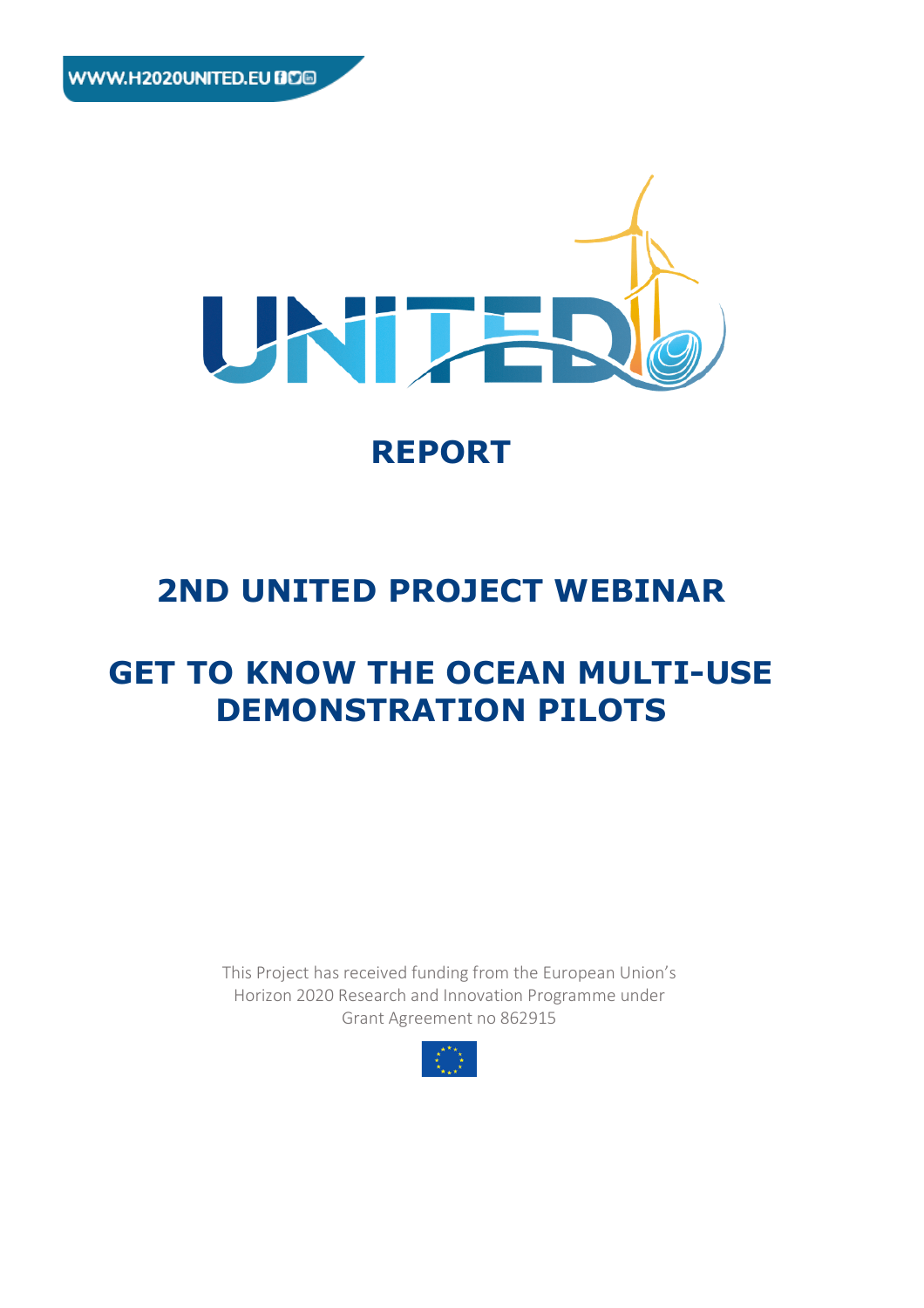



# **1. INTRODUCTION**

The second UNITED webinar took place on Wednesday, 27 October 2021 from 10:00 - 12:30 CET. The event had an overall aim to increase the visibility of UNITED project pilots and their activities, facilitate a wider discussion and raise awareness about the ocean multi-use topic.

The interactive webinar showcased advancements in five real-life ocean multi-use UNITED demonstration pilots. Attendees had an opportunity to interact with the pilot leads throughout the sli.do Q&A.

## See the annex below for a selection of key questions and answers.

Most of the multi-use technologies researched and implemented by UNITED are first being tested in more subdued conditions near-shore before their implementation in more critical conditions offshore. The aim is to bring offshore technology level (TRL) in the five pilots – from validation and demonstration in relevant environment (TRL 5 and TRL 6) to system prototype demonstration in operational environment (TRL 7) within the next 2 years.

The presentations focused on the following questions:

- ▶ At what stage is the multi-use implementation in 5 UNITED pilots?
- What challenges were encountered on the way and are there any lessons learned for future such endeavors?
- $\triangleright$  What are the key next steps in the coming period?
- How can interested stakeholders engage with the pilot and obtain regular updates on the development progress?

# What is UNITED?

UNITED is a research project co-financed by the European Union Horizon 2020 programme. The acronym UNITED stands for Multi-Use offshore platforms demoNstrators for boostIng cost-effecTive and Ecofriendly proDuction in sustainable marine activities. The project will run from 2020 until 2023 and provide evidence for the viability of ocean multi-use through the development of five demonstration pilots in the real European marine environment.

Each of the two sessions was followed by a panel involving the industry actors relevant for the presented multi-use combinations.

To find out who the panelists were Download the agenda here:

https://www.h2020united.eu/images/10-21-Registration-A4-agenda-v2.pdf

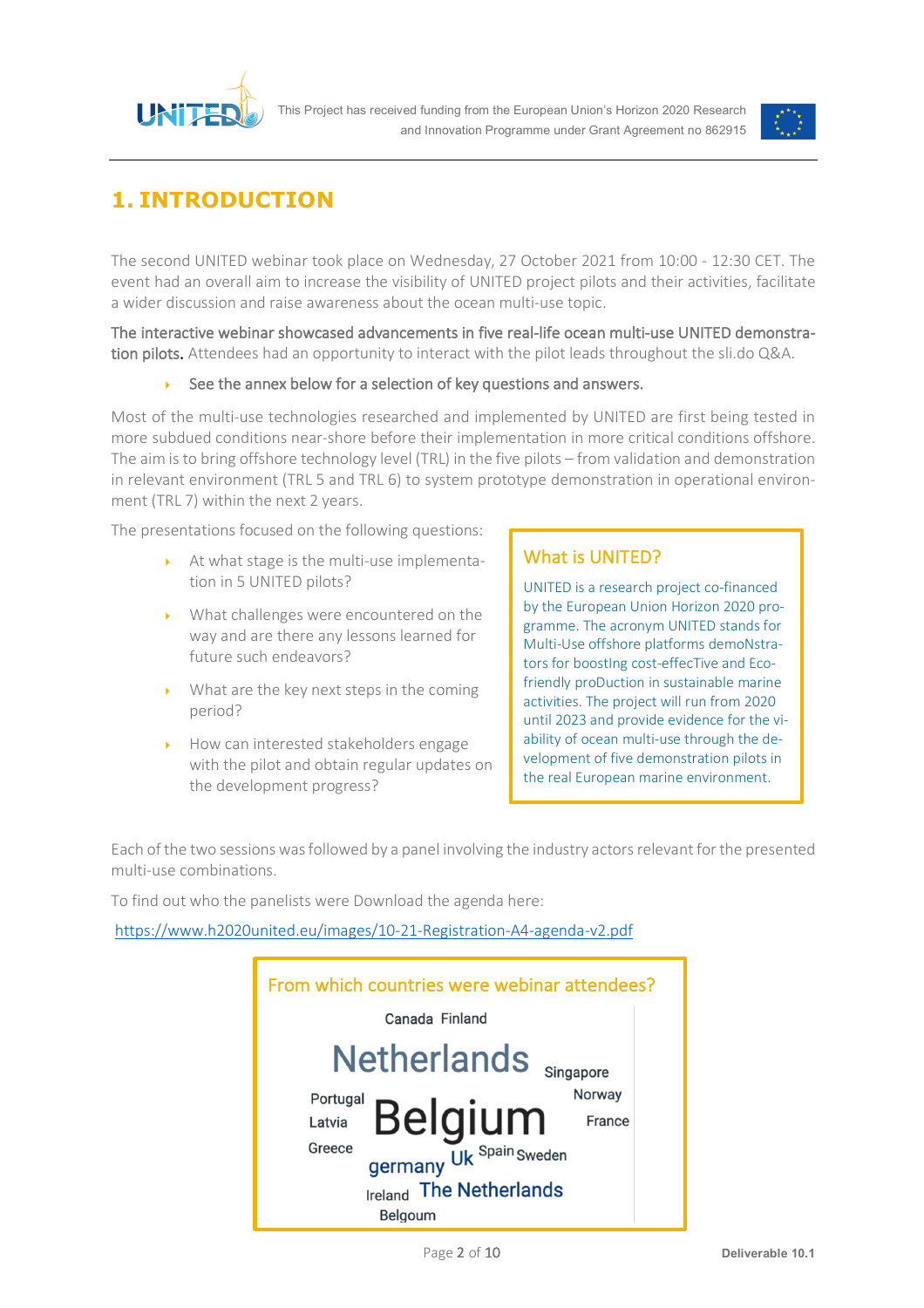

This Project has received funding from the European Union's Horizon 2020 Research and Innovation Programme under Grant Agreement no 862915



# **2. INSIGHTS FROM THE AUDIENCE**

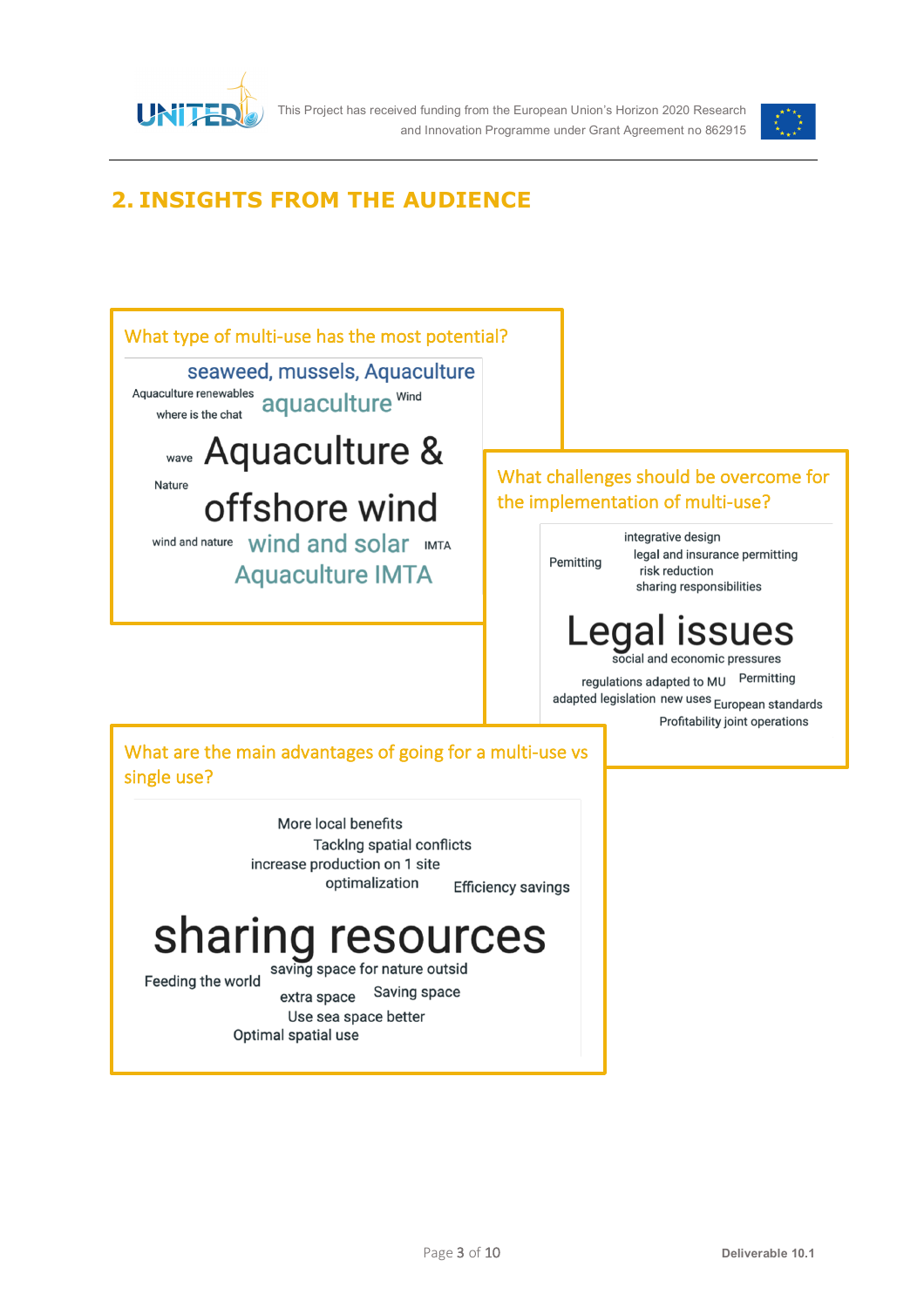



# **3. KEY HIGHLIGHTS FROM SESSION 1: OFFSHORE WIND AND AQUACULTURE**

The first session of the webinar was dedicated to the offshore wind farm (OWF) and aquaculture multi-use combinations. This multi-use is driven by the large growth of offshore wind energy, and the high demand for aquaculture as one of the key sources of food security. Thus, this session investigated how the areas assigned to offshore wind farms can potentially accommodate additional applications such as seaweed and shellfish farming, as well as nature restoration.

The speakers highlighted several challenges for the implementation of aquaculture in OWF, including obtaining insurance licenses, and government permits. Permitting can take a long time especially for such innovative activities for which not a lot of evidence is available. In Germany, for example, the UNITED pilot is the first one to deal with this sort of multi-use. The process of obtaining all the necessary permits took some time and it required a continuous close engagement with the relevant government officials.

#### Sharing the scientific evidence, for example from other countries, and comparable environments, with the authorities, can be useful to build awareness of the authorities and reduce time spent on permitting procedures.

For the OWF industry, the key drivers for multi-use are the regulation, and the need to use the offshore space in a more synergetic and space-efficient, shared manner, and accommodate several social objectives – food security, renewable energy production and nature restoration. Given the scarce space in some of the areas, multi-use is increasingly being considered as a criteria/condition for awarding concessions to potential tenders. By being a part of the research projects, such as UNITED, the OWF industry can gain some experience and prepare for potential future larger-scale projects.

#### Having a marine spatial plan in place and pre-destinated areas where aquaculture can take place in offshore wind farms can facilitate a more straightforward development of multi-use. Nevertheless, having offshore wind farm concession holders interested and ready to collaborate is also a precondition.

Multi-use is seen as an opportunity for aquaculture expansion and commercialization. Apart from providing sustainable sources of food and feed, seaweed also has important uses in pharmaceuticals, smart materials, and biotechnology, including biofuels production.

For producing a bigger volume of seaweed, a move offshore is needed where more space is available. Since there are also ambitious plans for a large-scale rollout of offshore wind energy, cooperation between the two industries becomes inevitable. Seaweed can be not only used for the biofuel production - a low emission alternative to fossil fuels, but growing seaweed has at the same time strong C02 sequestration properties – this makes it even more attractive to combine multiple sources of renewable energy, i.e. offshore wind, solar and biofuel from seaweed, at the same space.

Conditions are harsh offshore, so solar farm can make a bit calmer environment for the aquaculture i.e. by dampening the waves. Potentially the two activities offshore can share the monitoring and maintenance activities, while the renewable energy produced at the site can be directly used to power the automated aquaculture systems or ROV for unmanned activities such as taking samples and pictures. Research projects such as UNITED are important to gain experience with such innovative solutions and obtain tangible data.

Moreover, aquaculture products derived from multi-use systems can potentially be marketed as a premium product, thus potentially attracting big retailers.

Finally, for the development of this multi-use potential conflicts and trade-offs with other ocean users such as fishery, should also be carefully considered.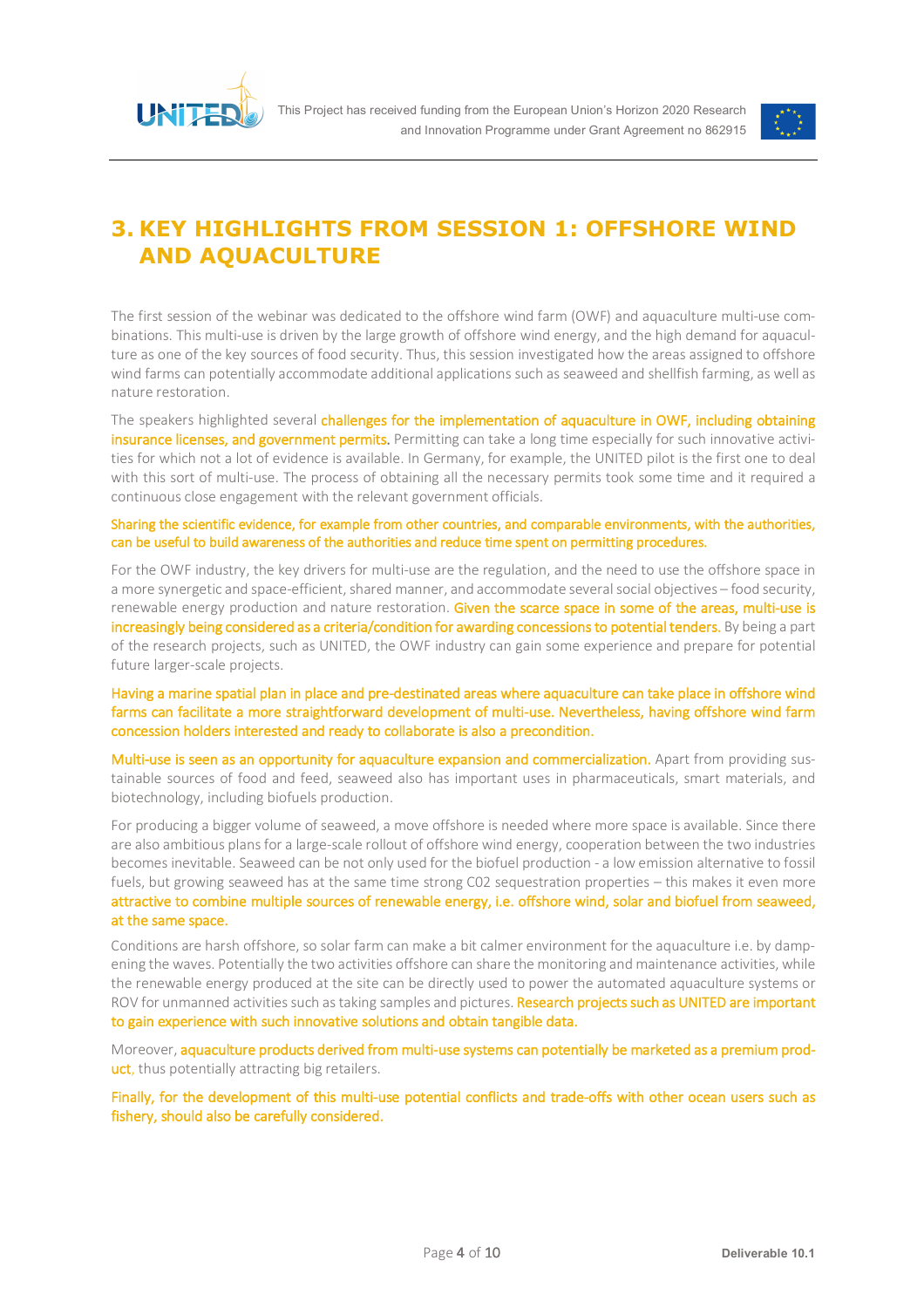



# **4. KEY HIGHLIGHTS FROM SESSION 2: TOURISM RE-LATED MULTI-USE**

The second session of the webinar focused on the multi-use combinations with tourism e.g. boat or diving tours in combination with aquaculture or offshore wind farms.

#### Combining the multi-use tourism offer with education and awareness-raising is the key – this includes, for example, educational boat tours, scuba diving, school presentations and open info days for the public.

A multi-use combination of aquaculture and tourism can raise local awareness about the opportunities of sustainable aquaculture for food production and improve the overall public perception of the aquaculture activities in the area. This is especially relevant for sustainable fish aquaculture – for example, diving and seeing the farm underwater can improve the knowledge about this type of aquaculture and change the negative perception about it in the local communities. Moreover, by benefitting from this tourism activity the local community may well gain more interest and a more positive attitude towards the sustainable aquaculture activities.

Combining offshore wind farms and tourism i.e. boat tours, can also encourage a positive perception of the public about the renewable offshore energy production, and help better acceptance of future projects. For example, a boat tour to the offshore wind farm in the Danish UNITED pilot gives the opportunity to people to learn about the project, ask questions firsthand, and thus reduce doubts and negative opinions. However, it should be noted that whereas in the Danish pilot it is possible to physically visit the turbine and climb up to the top, in the next generations of wind turbines this is no longer the case. Hence replicability of the Danish example may prove to be of limited scope.

#### Multi-use can provide alternative sources of income, diversify tourism, and thus support a more stable local economy.

Tourism operators can diversify their activities, by expanding their offer to encompass tours to the aquaculture site or offshore wind farm. This can ensure a more stable offer even after the regular tourism season is over. On the other hand, aquaculture operators can secure an alternative source of income from tourism and awarenessraising activities. For example, in Germany, during the COVID crisis, restaurants were closed and were not buying seafood, thus the aquaculture business was down. To bridge this challenging period, the aquaculture operator started giving educational tours and lessons at local schools.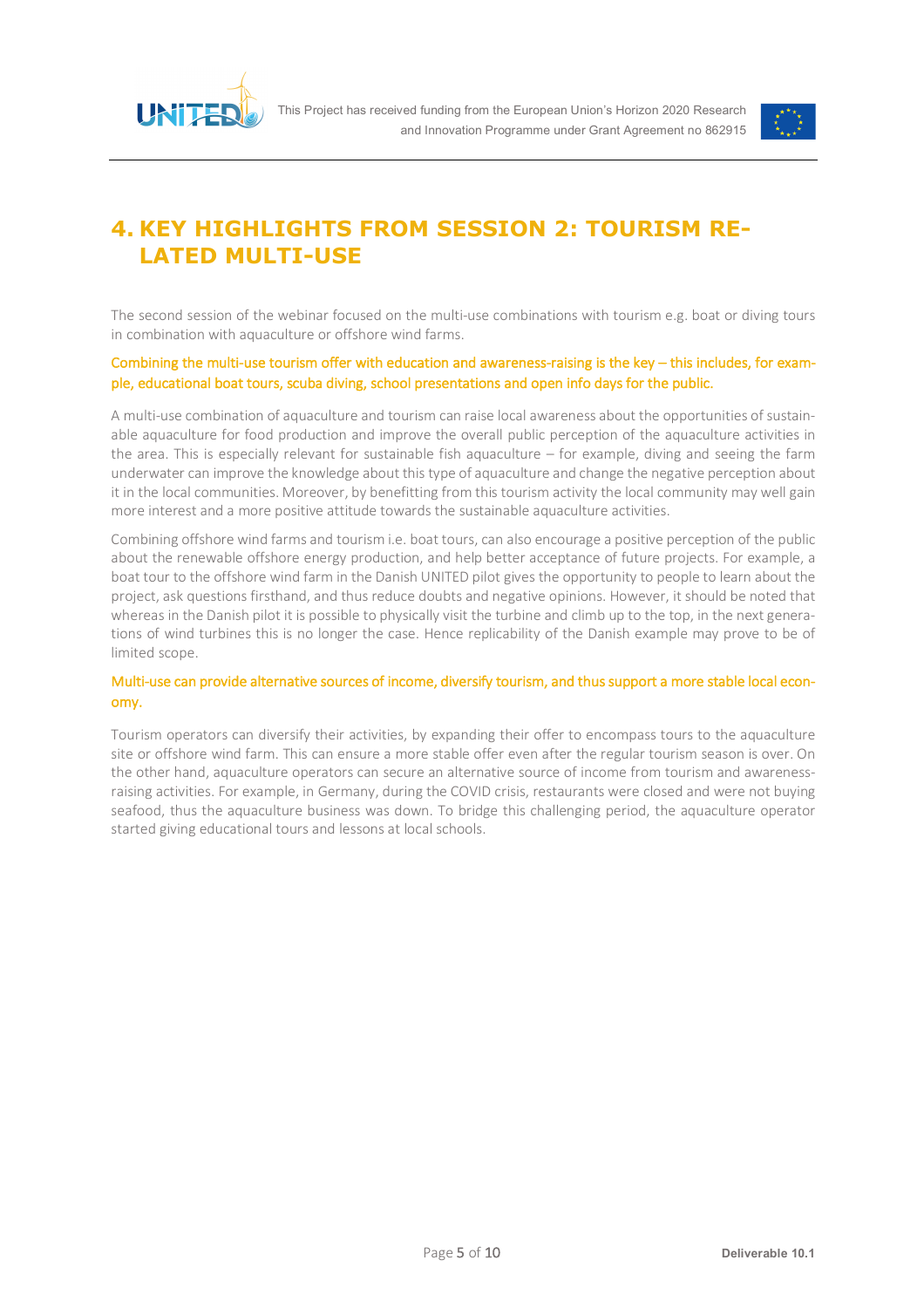



# **ANNEX: PUBLIC Q&A**

The table below shows the selection of questions received through the interaction with attendees during the webinar. Some of the questions have been merged or modified for clarity.

## **1. Is the inventory of the legal, insurance, risks, and governance aspects publicly available?**

Not yet – the first report of the UNITED legal, regulation and governance research pillar be available in early 2022. The Legal, Policy and Governance Pillar will assist in the development of ocean multi-use solutions by analysing the societal context, addressing risks and legal challenges and supporting the rollout and upscaling of activities. The activities will focus on: Addressing challenges to support the rollout and upscaling of activities, with special attention to insurance aspects; Addressing health and safety aspects of ocean multi-use solutions; Translating the substance and core principles of governance to the context of risk and risk-related decision-making; Involving stakeholders when assessing safety and health aspects, as well as in the development of viable business models for ocean multi-use solutions. Short informative videos have been produced addressing the health and safety aspects of ocean multi-use solutions. They provide insights about the health and safety framework which will be applied in the UNITED project. UNITED is developing a series of videos on this topic that will be uploaded here as they become available.

For more information about this pillar of UNITED please see here:

https://www.h2020united.eu/themes/9-pillars/30-legal-policy-and-governance-pillar

#### **2. Does BE or any other country has a procedure of joint permitting for multi-use projects to reduce the administrative hurdles?**

Yes, the Netherlands has developed the ocean multi-use procedure and some of the UNITED partners have been involved in this process. For more information, please see here:

https://www.northseafarmers.org/projects/multi-use-procedure

#### **3. Which glue do you use in the BE pilot? Did you already tested the toxic effect?**

Within the Belgian pilot, the AlgaeBinder from AtSeaNova was used for the direct seeding trials of Saccharina latissima. We are not aware of any toxic effects from the binder and have previously tested it with several seaweed species in small-scale lab experiments without any noticeable toxic effects.

### **4. Can you give some more specificities on the scour protection that was used for the oysters in the BE pilot?**

In preliminary trials, several scour protection materials (granite, 0-200mm (1/4 basket, origin: Norway (NO)); granite 25-125mm (1/4 basket, origin: NO); limestone 90-180mm (1/4 basket, origin: BE) and limed granite 25-125mm (1/4 basket, origin: NO)) have been tested, but we did not find significantly different results for flat oyster settlement between the different scour stones. Hence why we chose to only add limestone (a material already used as scour protection in offshore wind farms), and mussel shells as calcareous material (preferred by oyster for settlement). We installed four restoration structures on the scour protection of two monopiles within the Belwind OWF. Hence, two tables per monopile. In two out of four restoration tables, we additionally added adult oysters as juvenile flat oysters would prefer settlement in the neighbourhood of adult flat oysters. Hereby, we want to study differences in settlement between tables filled with and without adult oysters and study whether the OWFs could be suited as restoration sites for European flat oysters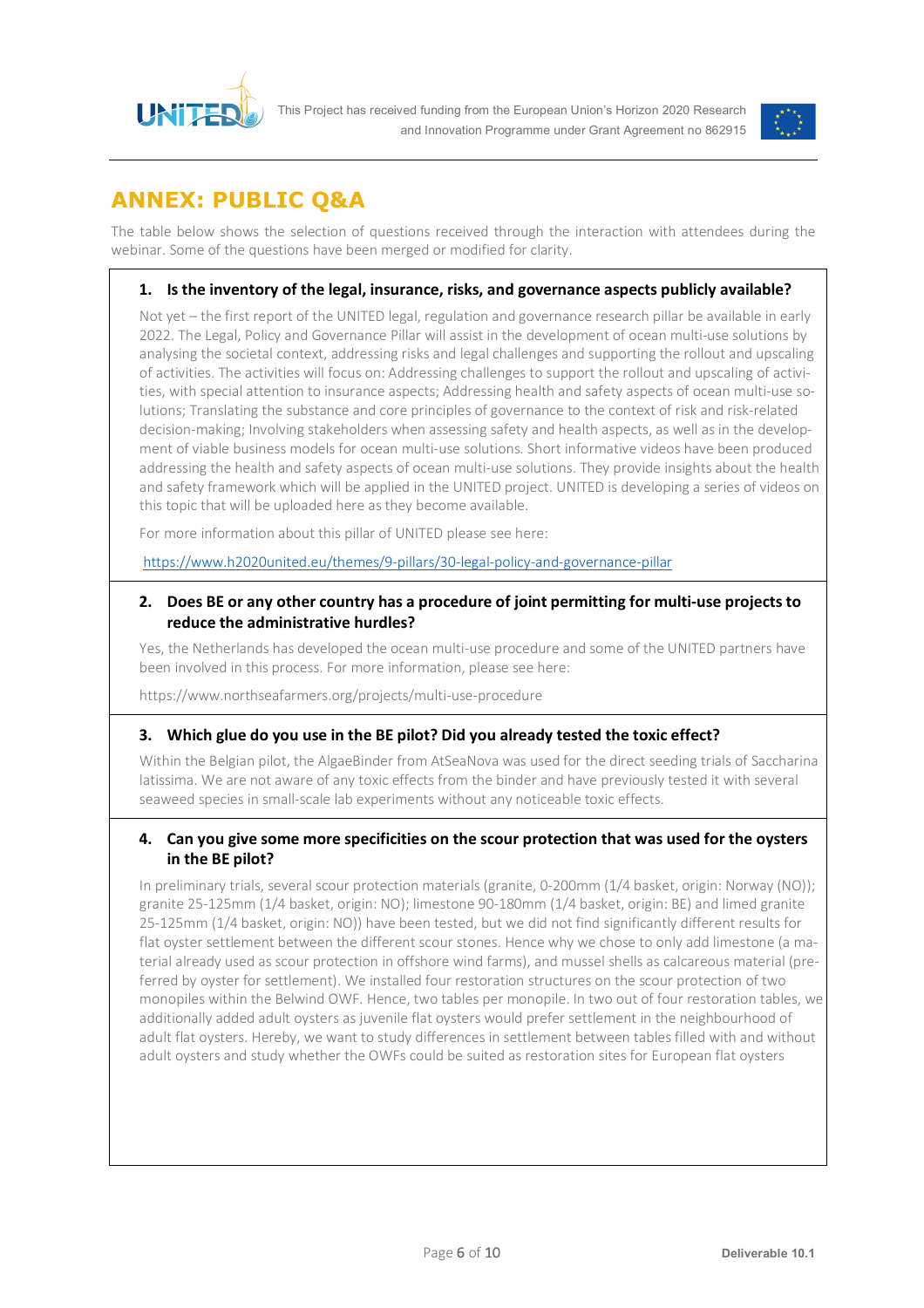



### **5. Are there any means to avoid conflicted interests and the dominance of the most powerful interests in ocean multi-use? best practices per case**

As it has been showcased in the Belgian pilot, the collaboration between the different users such as offshore wind farm developers, aquaculture farmers as well as openness for innovation and learning is the key for multi-use. Nevertheless, it has also been emphasized that the government has a strong role in considering several public priorities such as food and energy security as well as nature protection through highlighting suitable multi-use areas in maritime spatial plans. Ongoing stakeholder engagement processes such is the North Sea Community of Practice in the Netherlands can help establish trust and motivate the discussion and collaboration between different stakeholders.

### **6. Are the results/experiences of UNITED moved forward to European CEN standards?**

In the exploitation phase the UNITED results will be used to advise the possible future standards and procedures related to the combined use of ocean resources. Given that the project pilots are at the interim stage it is still early to judge what standards and procedures exactly may be affected.

### **7. Have you made preliminary assessments of the economic case for multi-use? Can it be profitable/economically sustainable?**

The economic assessment of different UNITED multi-use solutions is taking place in parallel with the demonstration activities. While the UNITED project pilots are for research purposes and not commercial scale, the study on the economic business models and cases is taking place to provide wider insights for future commercial scale developments. For more information please see: UNITED economic pillar where more information from the assessment will be published in 2022.

## **8. Is water quality and pollutant concentration measured in seaweed/mussels in test sites in the German pilot (given intense shipping routes in North Sea/Channel)?**

Standard measurements are planned in the offshore pilot site. Mussels are already monitored concerning pollutants, toxins and bacterial contamination in the nearshore site and comply with the highest food safety standards. The German nearshore site is next to the biggest shipping line in Europe and experiences more traffic than any of the pilot sites, as no safety-zone is implemented around it.

### **9. Can seaweed farms be deployed within existing wind farms and if so what are the main challenges?**

The UNITED Belgium pilot is testing this. The longline is not yet installed but the design was already a challenge (way of anchoring, avoiding safety zone around turbines even when one anchor lets loose....) and precise location needed to be decided in order to minimize risks for damage to the turbines. Please see here for more information: https://www.h2020united.eu/pilots/2-uncategorised/42-offshore-wind-and-flat-oysteraquaculture-restoration-in-belgium

### **10. How do you take economic viability up in your pilots? Because it might be possible to farm seaweed but it will need to be economic viable in the future as well.**

UNITED deals with the seaweed topic in three of its 5 pilots, Belgium, Germany and the Netherlands. The commercialization of multi-use products is one of the key topics of the UNITED and the whole research pillar has been assigned to deal with the development of business models and commercialization. There is a close collaboration with the partners that deal with the commercialization of seaweed be it for the food industry (e.g. Colruyt Group - food retailer), or for other purposes including the pharmaceuticals, feed, biotech and smart materials (e.g. The Seaweed Company, Kiel Meeresfarm, SUBMARINER - Blue Accelerator).

More about the economic assessments in the project:

https://www.h2020united.eu/themes/8-blog/27-economic-pillar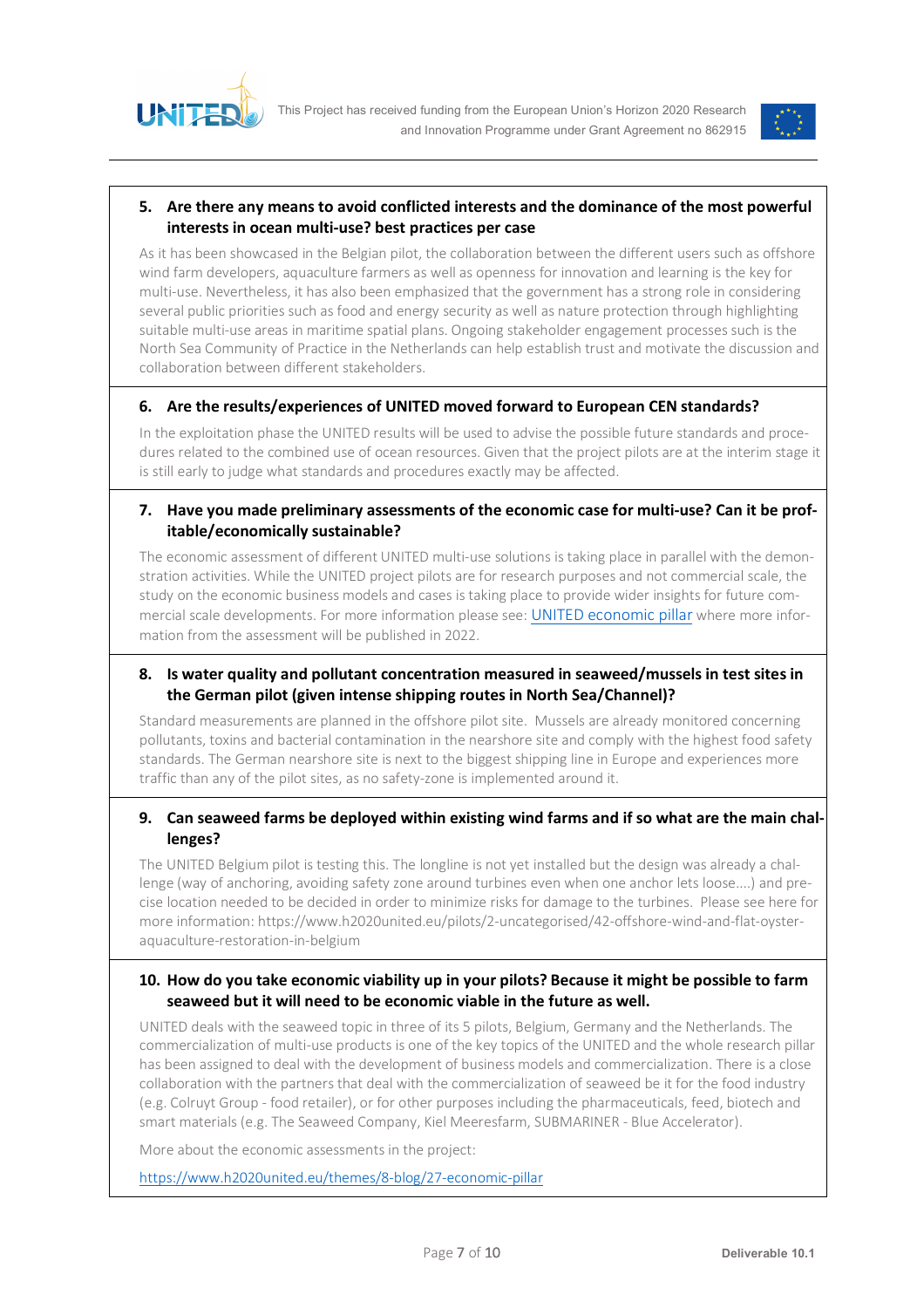



#### **11. Are the aquaculture species being used in your pilot projects native to the sea basins? What is the synergy of your projects with nature conservation enhancement?**

While the nature enhancement can cover a wider span of activities, the Belgium pilot focuses predominantly on nature restoration - restoring the native European flat oyster (*Ostrea edulis*). The aquaculture species chosen in the project, namely *Ostrea edulis* and *Saccharina latissimia*(sugar kelp), are indeed also endemic to the Belgian part of the North Sea.

More information about the Belgium pilot and the species that are being used can be found here: https://www.h2020united.eu/pilots/2-uncategorised/42-offshore-wind-and-flat-oyster-aquaculture-restoration-in-belgium

In the German pilot, all species are native to the North Sea basin, we even restrict ourselves to species that originate not further away than 100km from the pilot plants in the same sea basin. Furthermore in the German pilot only "extractive" species are cultivated, meaning more nutrients are removed from the ocean than were put in the ocean during growing the species when the species are harvested.

More information about the German pilot and the species that are being used can be found here:

https://www.h2020united.eu/pilots/2-uncategorised/40-blue-mussels-seaweed-and-offshore-wind-energyin-germany

#### **12. Are some multi-use options (e.g. oyster restoration) useful to implement as real compensation measures to compensate the impact of building offshore wind farms?**

The UNITED project pilots work with existing offshore wind farms to maximize positive effects on the environment, thus focusing on the restoration.

For more information about the compensation measures for the offshore wind industry consider consulting the following source:

https://www.iucn.org/sites/dev/files/04 mitigation measures to reduce impact of offshore\_wind\_power\_projects.pdf

### **13. Will pilot in Belgium have a trial deployment at site for a period of time in the wind farm. Or is it for only short trials. I did see a tray lowered**

We have indeed installed four restoration structures at the scour protection of two monopiles within the Belwind OWF, hence two structures per monopile. These will remain here until the end of the project (end of 2023) and will then be decommissioned. During that time, the structures will be sampled twice per year to see whether the location and the structures are suited as restoration for the European flat oyster in the Belgian part of the North Sea.

#### **14. What is the place of environment health assessment in these pilot projects?**

One whole pillar of the UNITED research deals with the environmental assessment. The Environmental Pillar will address current gaps in know-how on how to measure and assess the cumulative environmental impacts of ocean multi-use, both at the local as well as at a broader ecosystem level. This Pillar will also respond to a need for harmonized monitoring frameworks, as well as harmonized methods to assess both negative impacts and environmental gains of ocean multi-use in the marine space. The careful combination of different maritime uses is expected to lead to a reduced environmental impact when compared to a situation where each maritime use is conducted independently. The environmental assessment framework should be able to capture the gains by applying not only a local perspective, but also a regional sea perspective.

For more information about the environmental pillar of the UNITED please visit the following page:

https://www.h2020united.eu/themes/9-pillars/28-environmental-pillar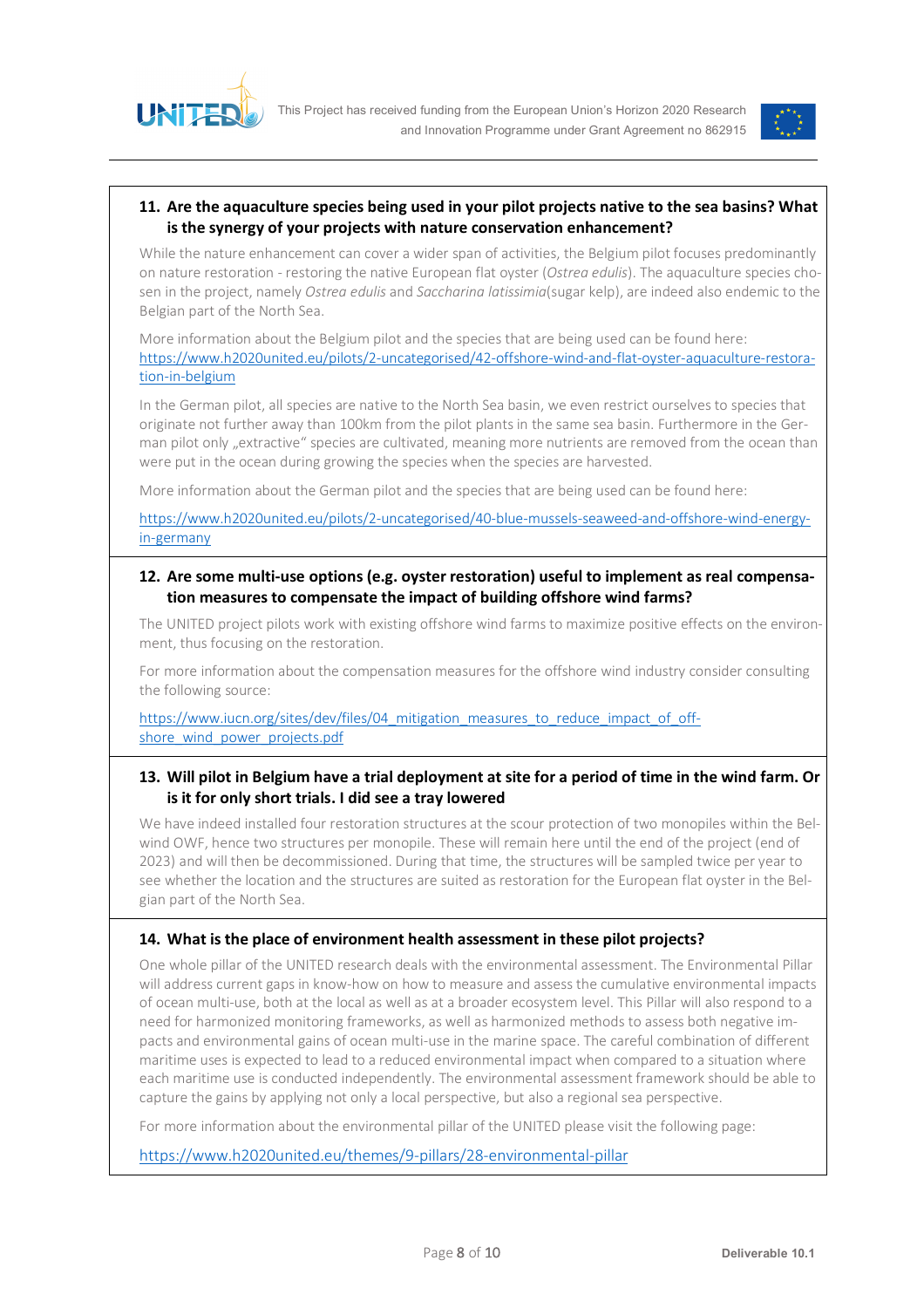



#### **15. Is there a foreseeable issue from commercial fishing trawlers who do use space around wind farms if that space is being used for seaweed farms?**

Even without aquaculture farms, trawling cannot take place within the safety zone of an offshore wind farm. This is due to the safety risks. Please see further information on the conflicts and multi-use between the offshore wind farms and fishery here:

https://maritime-spatial-planning.ec.europa.eu/sector-information/offshore-wind-and-fisheries

#### **16. How about social assessment of multi-use?**

One pillar of the UNITED research is devoted solely to the societal aspects. The Social acceptance of ocean multi-use and the involvement of all stakeholders in the design, implementation and operation are key success factors. The UNITED Societal Pillar will serve as the primary point of contact with all stakeholders, building a centralized survey and engagement point to facilitate effective and streamlined communication channels. The Societal Pillar will: Secure consistent and coherent stakeholder involvement throughout UNITED; Support the pilot development throughout the entire project; and Capitalize on lessons learnt in UNITED to support future ocean multi-use developers.

For more information about societal pillar of the UNITED please visit the following page:

https://www.h2020united.eu/themes/9-pillars/29-societal-pillar

### **17. What kind of tourists are interested in combination of aquaculture and scuba diving? Scientists or also general public divers?**

The majority of those taking part in the guided diving tour to the fish farm in the Greek pilot are regular tourists.

# **>>>KEY UPDATES FROM UNITED<<<**

## **REGISTER FOR THE 1ST UNITED TRAINING WORKSHOP!**

The first UNITED public training workshop "Offshore Platform Operation, Safety and Logistics within the context of multi-use" will be held on January 26th, 2022. The workshop will contribute to the capacity building of professionals working in offshore operations and logistics and reduce risks for the ongoing and future development of ocean multi-use solutions. It will encourage an up-to-date knowledge transfer between practitioners to address current and most pressing questions about:

- What are the greatest obstacles in MU safety and logistics?
- Which synergetic effects could be realized in MU logistics?
- Do MU offshore operations bear a greater safety risk than single-use offshore activities?
- How to best address logistic bottlenecks and pitfalls in MU offshore operations?
- Which risks need to be taken into consideration and how, when planning MU activities?
- How can risks in MU operations be mitigated? Professionals will share their expertise with you and be available for your questions during a panel discussion round. We look forward to your attendance!